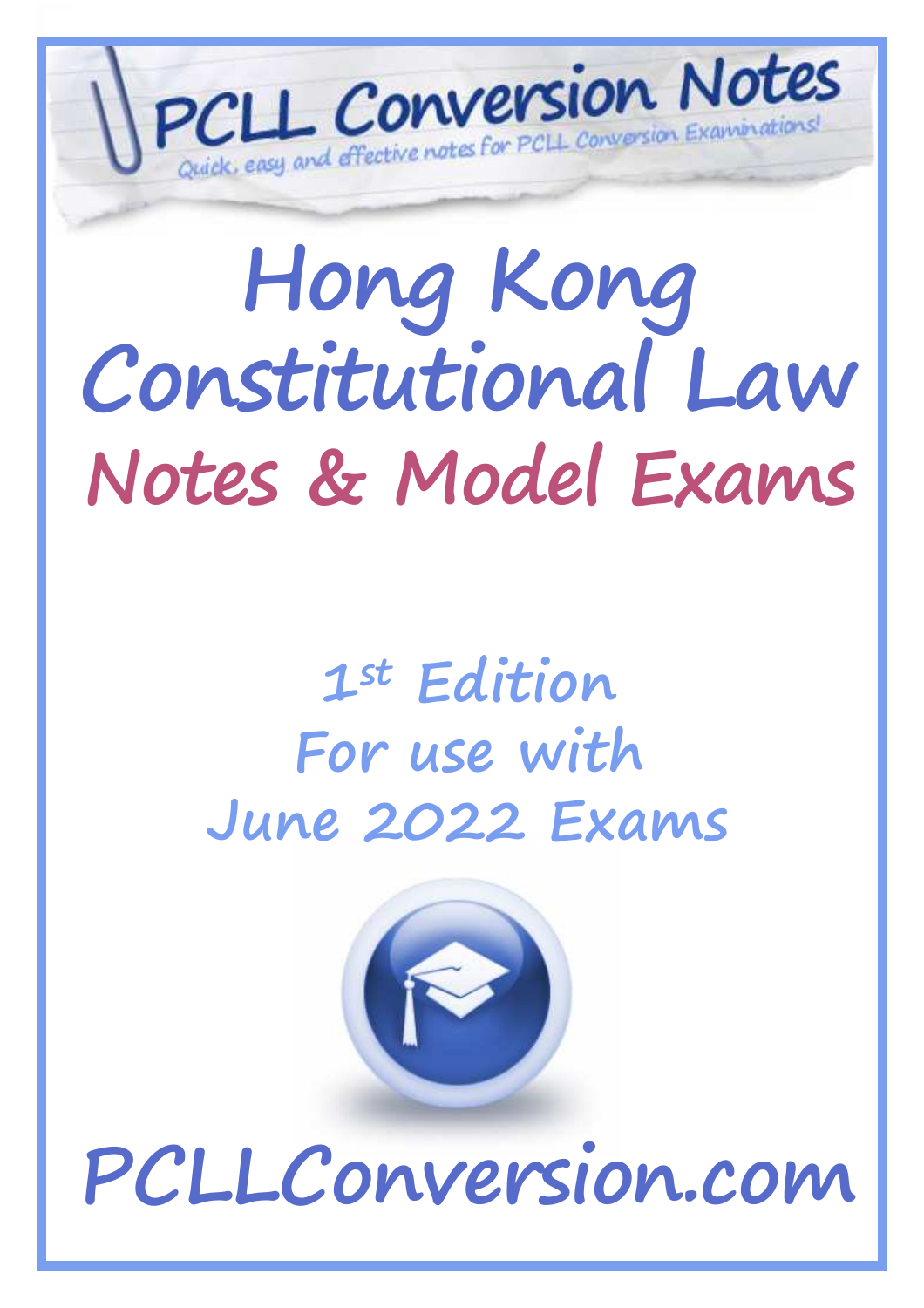

#### **TABLE OF CONTENTS**

| В. |             |  |
|----|-------------|--|
| C. |             |  |
| D. |             |  |
| Е. |             |  |
| F. |             |  |
| G. |             |  |
|    |             |  |
|    |             |  |
| B. |             |  |
|    |             |  |
|    | ii.         |  |
| C. |             |  |
| D. |             |  |
| Е. |             |  |
| F. |             |  |
|    |             |  |
| Η. |             |  |
|    |             |  |
| J. |             |  |
| К. |             |  |
|    |             |  |
|    |             |  |
|    |             |  |
| В. |             |  |
| C. |             |  |
|    |             |  |
| Е. |             |  |
| F. |             |  |
|    |             |  |
|    | Ĺ.          |  |
|    | ii.         |  |
|    | iii.        |  |
|    | IV.         |  |
|    | v.          |  |
|    |             |  |
|    |             |  |
|    | i.          |  |
|    | ii.         |  |
| В. |             |  |
|    | i.          |  |
|    | ii.<br>iii. |  |
|    | IV.         |  |
| C. |             |  |
|    | i.          |  |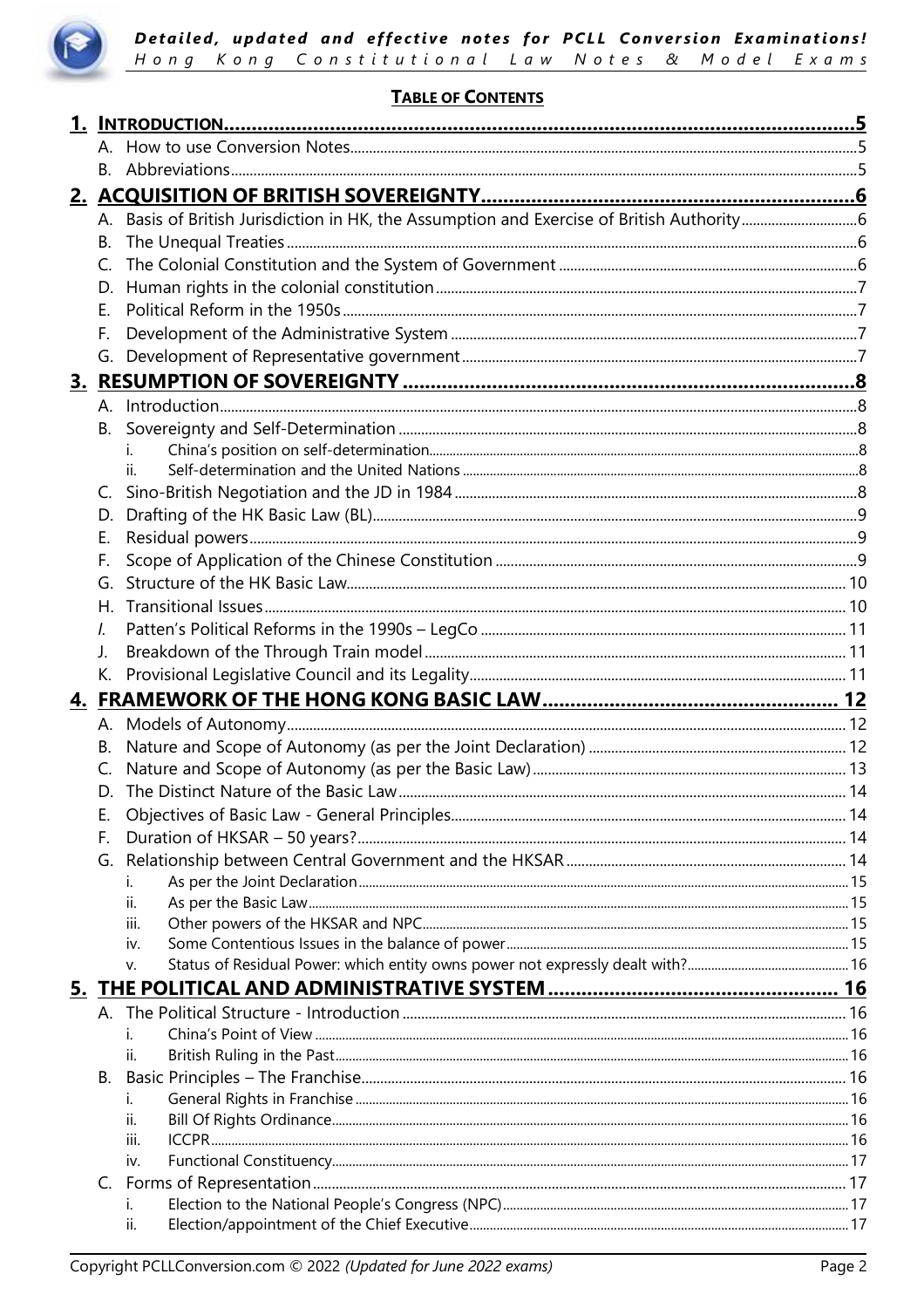

|    | iii.                                                                                                |  |
|----|-----------------------------------------------------------------------------------------------------|--|
| D. |                                                                                                     |  |
| Е. |                                                                                                     |  |
|    |                                                                                                     |  |
|    |                                                                                                     |  |
| F. |                                                                                                     |  |
|    |                                                                                                     |  |
|    |                                                                                                     |  |
|    | ii.                                                                                                 |  |
|    | iii.                                                                                                |  |
|    | Break down of 'through train model' and the formation of the Provisional LegCo  19                  |  |
| I. |                                                                                                     |  |
|    |                                                                                                     |  |
|    |                                                                                                     |  |
| К. |                                                                                                     |  |
|    |                                                                                                     |  |
|    |                                                                                                     |  |
|    |                                                                                                     |  |
|    |                                                                                                     |  |
|    |                                                                                                     |  |
| O. |                                                                                                     |  |
| Р. |                                                                                                     |  |
| Q. |                                                                                                     |  |
| R. |                                                                                                     |  |
|    | Argument that HK's political system is dysfunctional, perhaps because of the separation of powers   |  |
|    |                                                                                                     |  |
|    | Argument that concerns about the executive government's weakness is exaggerated23<br>ii.            |  |
|    | iii.                                                                                                |  |
|    | iv.                                                                                                 |  |
|    | v.                                                                                                  |  |
|    | vi.                                                                                                 |  |
|    | vii.                                                                                                |  |
| S. |                                                                                                     |  |
|    |                                                                                                     |  |
|    |                                                                                                     |  |
|    | 6. CONSTITUTIONAL JURISDICTION OF THE COURTS OF THE HKSAR 25                                        |  |
|    |                                                                                                     |  |
| В. |                                                                                                     |  |
|    |                                                                                                     |  |
|    | н.                                                                                                  |  |
|    | iii.                                                                                                |  |
| C. |                                                                                                     |  |
|    | ı.                                                                                                  |  |
|    | II.                                                                                                 |  |
|    | Judicial Review: Power to review laws and policies for conformity with Basic Law (Art.80)28<br>iii. |  |
|    | 1)                                                                                                  |  |
|    | 2)                                                                                                  |  |
|    |                                                                                                     |  |
|    |                                                                                                     |  |
|    |                                                                                                     |  |
|    |                                                                                                     |  |
| В. |                                                                                                     |  |
|    | İ.                                                                                                  |  |
|    | ii.                                                                                                 |  |
|    | iii.                                                                                                |  |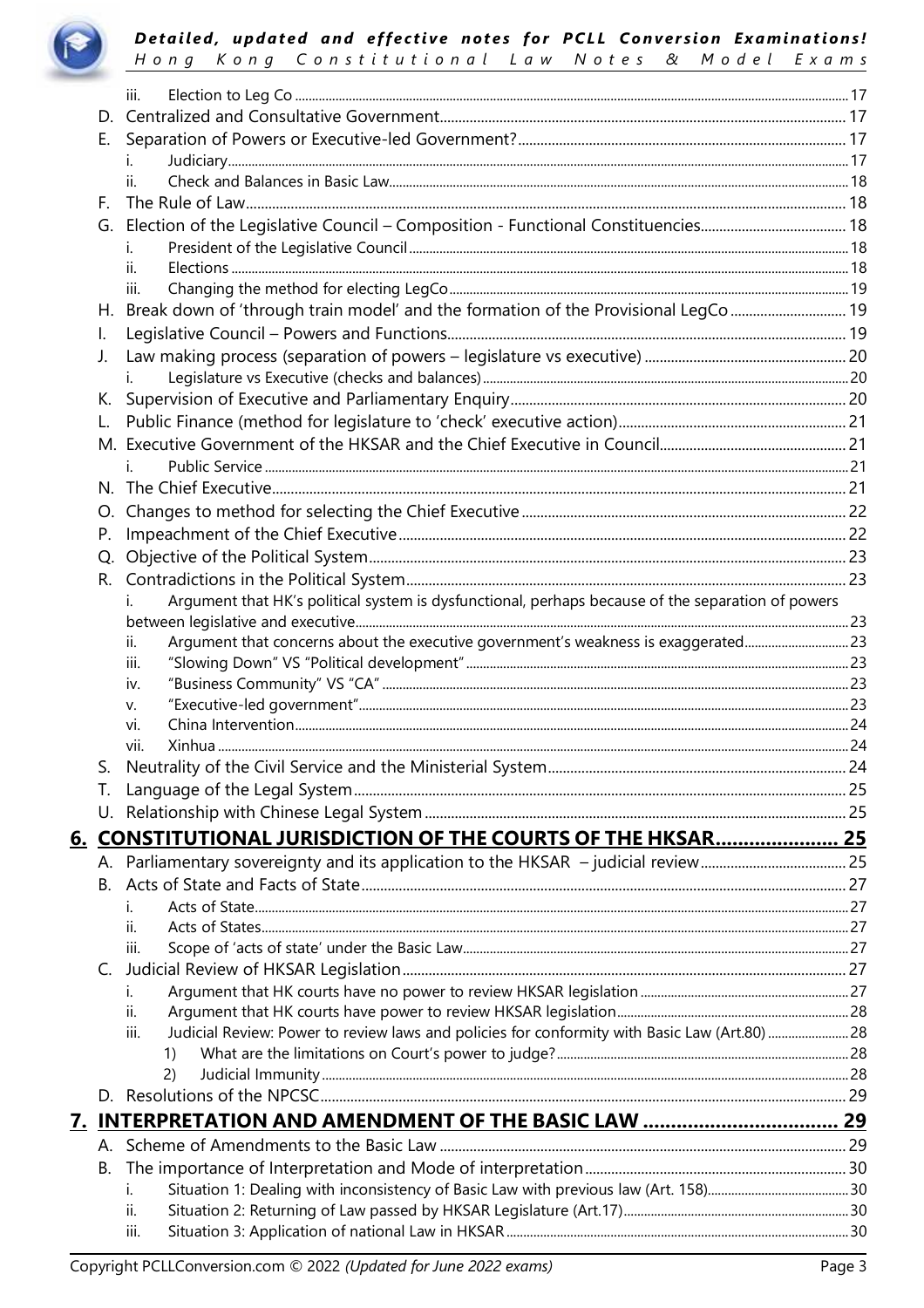

|              | i.       |                                                                                                                                                                                                                                                                                                                                                                                                                                                                                                                                                                                                                                                                                             |
|--------------|----------|---------------------------------------------------------------------------------------------------------------------------------------------------------------------------------------------------------------------------------------------------------------------------------------------------------------------------------------------------------------------------------------------------------------------------------------------------------------------------------------------------------------------------------------------------------------------------------------------------------------------------------------------------------------------------------------------|
| В.           |          |                                                                                                                                                                                                                                                                                                                                                                                                                                                                                                                                                                                                                                                                                             |
|              |          |                                                                                                                                                                                                                                                                                                                                                                                                                                                                                                                                                                                                                                                                                             |
|              |          |                                                                                                                                                                                                                                                                                                                                                                                                                                                                                                                                                                                                                                                                                             |
|              |          |                                                                                                                                                                                                                                                                                                                                                                                                                                                                                                                                                                                                                                                                                             |
|              |          |                                                                                                                                                                                                                                                                                                                                                                                                                                                                                                                                                                                                                                                                                             |
|              | i.       |                                                                                                                                                                                                                                                                                                                                                                                                                                                                                                                                                                                                                                                                                             |
| К.           |          |                                                                                                                                                                                                                                                                                                                                                                                                                                                                                                                                                                                                                                                                                             |
| J.           |          |                                                                                                                                                                                                                                                                                                                                                                                                                                                                                                                                                                                                                                                                                             |
|              |          |                                                                                                                                                                                                                                                                                                                                                                                                                                                                                                                                                                                                                                                                                             |
|              | İ.       |                                                                                                                                                                                                                                                                                                                                                                                                                                                                                                                                                                                                                                                                                             |
| $\mathsf{L}$ |          |                                                                                                                                                                                                                                                                                                                                                                                                                                                                                                                                                                                                                                                                                             |
|              |          |                                                                                                                                                                                                                                                                                                                                                                                                                                                                                                                                                                                                                                                                                             |
|              |          |                                                                                                                                                                                                                                                                                                                                                                                                                                                                                                                                                                                                                                                                                             |
| F.           |          |                                                                                                                                                                                                                                                                                                                                                                                                                                                                                                                                                                                                                                                                                             |
|              |          |                                                                                                                                                                                                                                                                                                                                                                                                                                                                                                                                                                                                                                                                                             |
|              |          |                                                                                                                                                                                                                                                                                                                                                                                                                                                                                                                                                                                                                                                                                             |
|              |          |                                                                                                                                                                                                                                                                                                                                                                                                                                                                                                                                                                                                                                                                                             |
|              | iii.     |                                                                                                                                                                                                                                                                                                                                                                                                                                                                                                                                                                                                                                                                                             |
|              | ii.      |                                                                                                                                                                                                                                                                                                                                                                                                                                                                                                                                                                                                                                                                                             |
|              | i.       |                                                                                                                                                                                                                                                                                                                                                                                                                                                                                                                                                                                                                                                                                             |
| C.           |          |                                                                                                                                                                                                                                                                                                                                                                                                                                                                                                                                                                                                                                                                                             |
| В.           |          |                                                                                                                                                                                                                                                                                                                                                                                                                                                                                                                                                                                                                                                                                             |
|              |          |                                                                                                                                                                                                                                                                                                                                                                                                                                                                                                                                                                                                                                                                                             |
|              |          |                                                                                                                                                                                                                                                                                                                                                                                                                                                                                                                                                                                                                                                                                             |
| I.           |          |                                                                                                                                                                                                                                                                                                                                                                                                                                                                                                                                                                                                                                                                                             |
|              |          |                                                                                                                                                                                                                                                                                                                                                                                                                                                                                                                                                                                                                                                                                             |
| G.           |          |                                                                                                                                                                                                                                                                                                                                                                                                                                                                                                                                                                                                                                                                                             |
| F.           |          |                                                                                                                                                                                                                                                                                                                                                                                                                                                                                                                                                                                                                                                                                             |
|              | iv.      |                                                                                                                                                                                                                                                                                                                                                                                                                                                                                                                                                                                                                                                                                             |
|              | iii.     |                                                                                                                                                                                                                                                                                                                                                                                                                                                                                                                                                                                                                                                                                             |
|              | ii.      |                                                                                                                                                                                                                                                                                                                                                                                                                                                                                                                                                                                                                                                                                             |
|              | i.       |                                                                                                                                                                                                                                                                                                                                                                                                                                                                                                                                                                                                                                                                                             |
|              |          |                                                                                                                                                                                                                                                                                                                                                                                                                                                                                                                                                                                                                                                                                             |
|              | V.       |                                                                                                                                                                                                                                                                                                                                                                                                                                                                                                                                                                                                                                                                                             |
|              | iv.      |                                                                                                                                                                                                                                                                                                                                                                                                                                                                                                                                                                                                                                                                                             |
|              |          |                                                                                                                                                                                                                                                                                                                                                                                                                                                                                                                                                                                                                                                                                             |
|              |          |                                                                                                                                                                                                                                                                                                                                                                                                                                                                                                                                                                                                                                                                                             |
|              |          |                                                                                                                                                                                                                                                                                                                                                                                                                                                                                                                                                                                                                                                                                             |
|              |          |                                                                                                                                                                                                                                                                                                                                                                                                                                                                                                                                                                                                                                                                                             |
|              |          |                                                                                                                                                                                                                                                                                                                                                                                                                                                                                                                                                                                                                                                                                             |
|              | V.       |                                                                                                                                                                                                                                                                                                                                                                                                                                                                                                                                                                                                                                                                                             |
|              | iv.      |                                                                                                                                                                                                                                                                                                                                                                                                                                                                                                                                                                                                                                                                                             |
|              | 9.<br>C. | i.<br>D. Seeking interpretation from NPC - Judicial referral, classification test, and necessity test 31<br>i.<br>ii.<br>iii.<br>Democratic Republic Of The Congo v. FG Hemisphere Associates LLC [2011] HKCFA 4133<br>Difficulty 2: Applicability of PRC constitution in HK and its relationship with Basic Law35<br>Rights in Basic Law only and are not listed in ICCPR (Gurung Kesh Bahadur v Immigration 2001)42<br>ii.<br>ii.<br>1)<br>Scope of authority under Art 151 unclear, 'appropriate fields' not defined - look at Basic Law45<br>ii.<br>i.<br>ii.<br>iii.<br>iv.<br>V.<br>D. Succession of rights and obligations in international treaties applicable to HK before 1997 46 |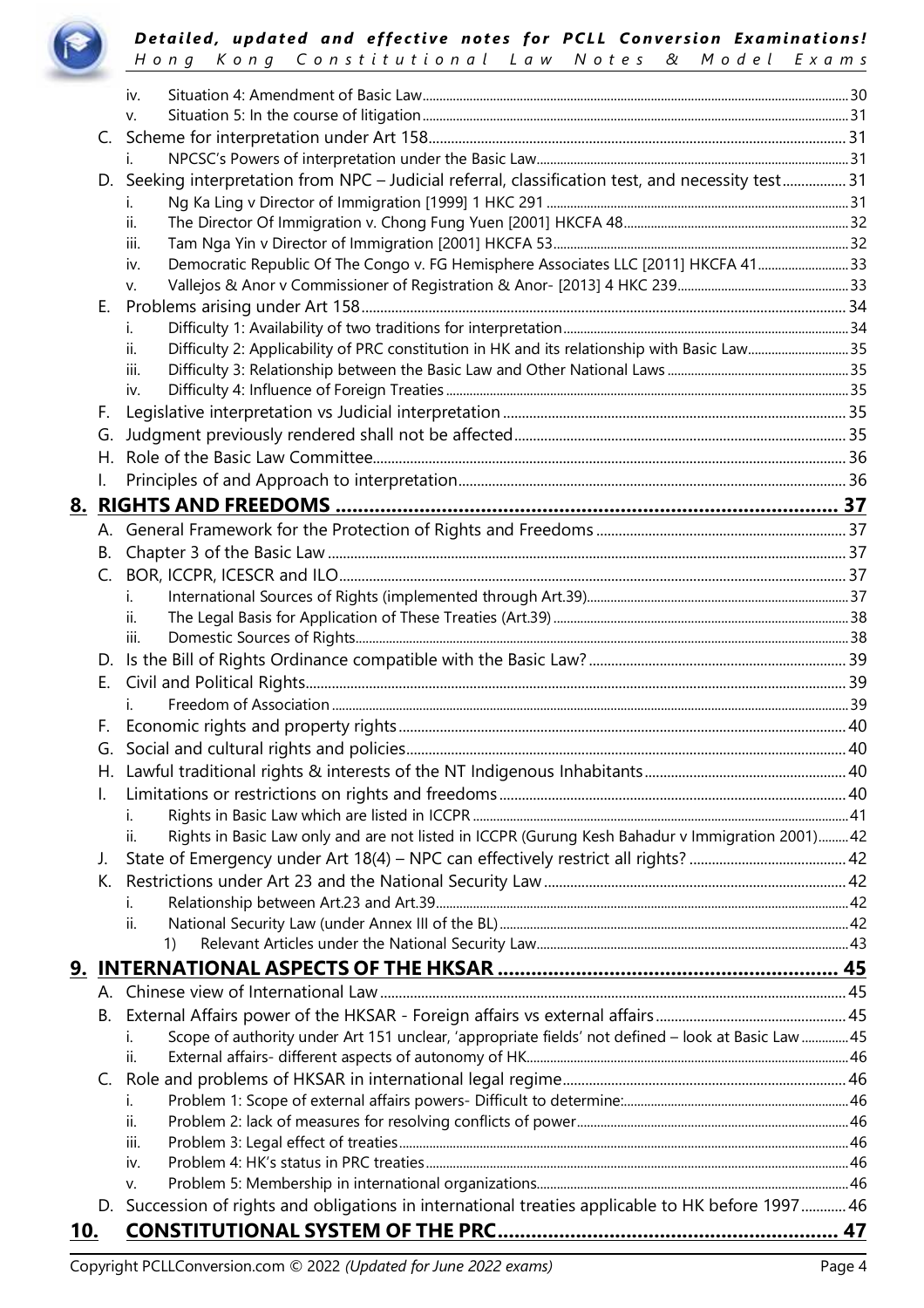

| $\mathsf{C}$                                                                                   |                                                                                                      |  |
|------------------------------------------------------------------------------------------------|------------------------------------------------------------------------------------------------------|--|
|                                                                                                |                                                                                                      |  |
| ii.                                                                                            |                                                                                                      |  |
| D. Central Authorities of the PRC (NPC, NPCSC, State Council, Central Military Commission)  48 |                                                                                                      |  |
|                                                                                                |                                                                                                      |  |
| ii.                                                                                            |                                                                                                      |  |
| iii.                                                                                           |                                                                                                      |  |
| iv.                                                                                            |                                                                                                      |  |
|                                                                                                |                                                                                                      |  |
|                                                                                                |                                                                                                      |  |
| G.                                                                                             |                                                                                                      |  |
| Н.                                                                                             |                                                                                                      |  |
|                                                                                                |                                                                                                      |  |
|                                                                                                |                                                                                                      |  |
|                                                                                                |                                                                                                      |  |
|                                                                                                | Sources of Law (Legislative Interpretation, Judicial Interpretation and Executive Interpretation) 49 |  |

#### **1. INTRODUCTION**

#### **A. HOW TO USE CONVERSION NOTES**

The Hong Kong Constitutional Law Notes are formatted into a step-by-step guide, which you can use as a checklist in your exams to ensure that every element of the exam question is answered. You may find the Table of Contents to be a quick and useful overview of the law to be applied. You should also answer the exam question using the ILAC method, which will ensure your answer is comprehensive.

| Issue      | State the legal issue relevant to the problem                                            |
|------------|------------------------------------------------------------------------------------------|
| Law        | Identify the relevant case law and legislation                                           |
|            | <b>Analysis</b> Analyse and apply the law to the legal issue. This is the most important |
|            | part, so ensure your legal analysis is very thorough.                                    |
| Conclusion | Form a conclusion based on your analysis and application of the law,                     |
|            | giving some practical advice to the hypothetical client.                                 |

It is very important to spend time perfecting your analysis section, as this is the part that examiners are most interested in. Do not worry if you reach the correct conclusion (there often isn't one clear answer) – examiners will give more weight to your legal analysis, and sometimes may even reward answers that propose an innovative answer!

#### **B. ABBREVIATIONS**

The Hong Kong Constitutional Law Notes will refer frequently to the following using abbreviations.

| <b>Chief Executive</b>                                         | СE             |
|----------------------------------------------------------------|----------------|
| Basic Law                                                      | BL             |
| National People's Congress Standing Committee                  | <b>NPCSC</b>   |
| 1984 Sino-British Joint Declaration                            | JD             |
| Sino-British Joint Liaison Group                               | JLG            |
| Central Authority                                              | CA <sup></sup> |
| Central People's Government                                    | <b>CPG</b>     |
| International Covenant on Civil and Political Rights           | <b>ICCPR</b>   |
| International Covenant on Economic, Social and Cultural Rights | <b>ICESCR</b>  |
| International Labour Conventions                               | II O           |
| <b>Bill of Rights Ordinance</b>                                | <b>BOR</b>     |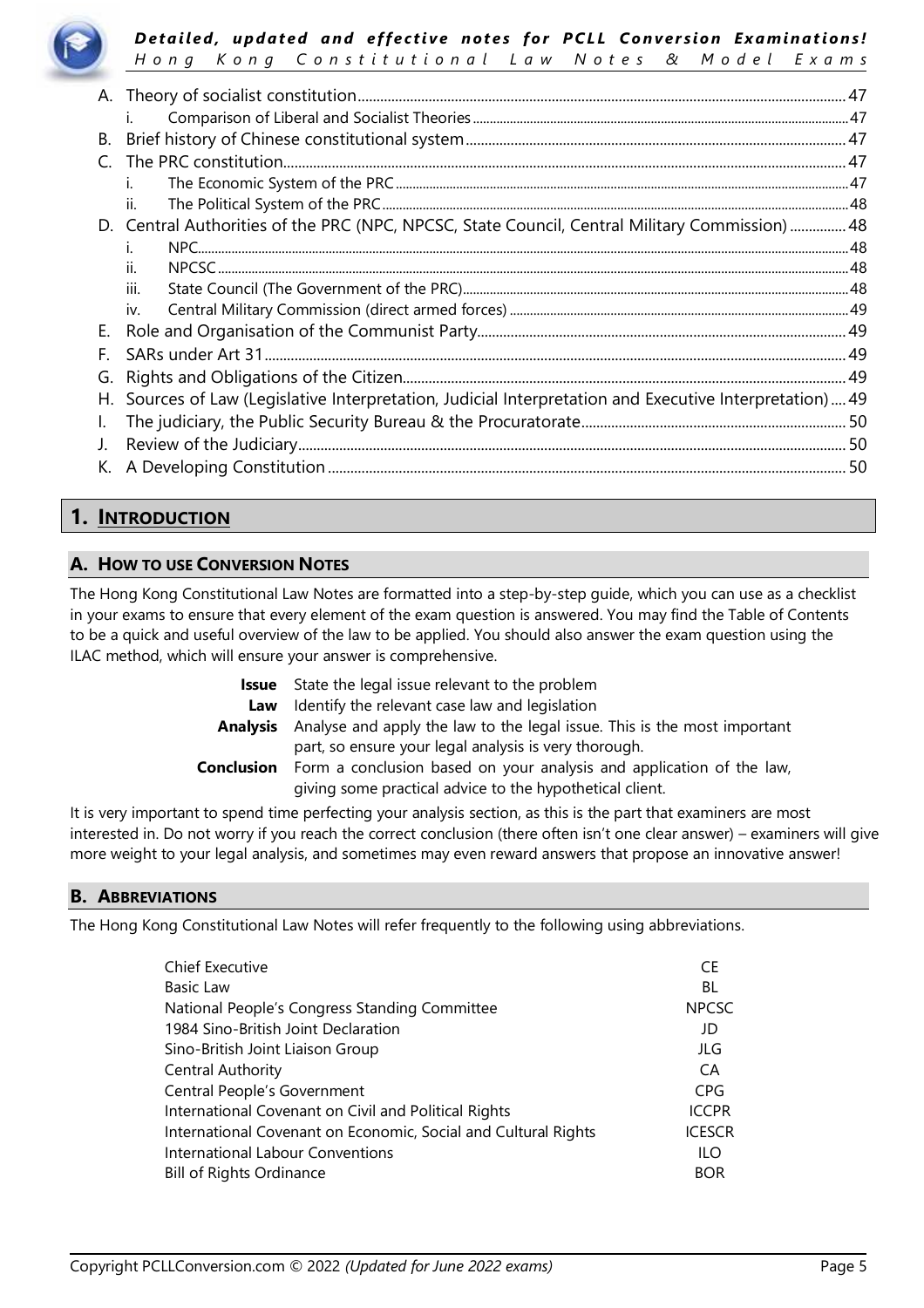

#### **2. ACQUISITION OF BRITISH SOVEREIGNTY**

#### **A. BASIS OF BRITISH JURISDICTION IN HK, THE ASSUMPTION AND EXERCISE OF BRITISH AUTHORITY**

- 1841- Captain Elliot's 2 proclamations that HK Island is part of the Queen's dominions by clear public agreement between China and Britain. While all British subjects and foreigners in HK were to be governed according to British law, natives of China were to be governed according to the laws and customs of China.
- 1842- Treaty of Nanking (Article 3) HK Island was ceded to Britain.
- 1843 Royal Charter/ Letters Patent proclaimed HK as a British colony and empowered Governor, "with the advice" of the Legislative Council, to make laws. This legislature first provided for the wholesale reception of English law through the Supreme Court Ordinance (1844).
- During the second opium war Britain negotiated a lease over Kowloon in return for an annual rent
- 1860- Convention of Peking (Article 6) after the second opium war, Kowloon lease converted into a cession  $\circ$  Queen Victoria issued an Order in Council – made Kowloon part of the colony of HK
- Supreme Court Ordinance 1873 Provided that the laws as existed on 1843 shall be in force in the Colony, except so far as the said laws are inapplicable to the local circumstances of the colony and except so far as they have been modified by laws passed by the said legislature. (Section 5)
- 1898 Second Convention of Peking NT leased to Britain for 99 years until 1 July 1997.
	- China allowed to continue to station Chinese officials and exercise jurisdiction in Walled City of Kowloon "except so far as they may be inconsistent with the military requirements for the defence of Hong Kong"
- 1898 "NT Order in Council"
	- $\circ$  Art 1 NT became part of colony of HK as if they had originally formed part of the Colony
	- o Art 2 Governor, with the advice and consent of the LegCo, could make laws
- 1899- "Kowloon City Order in Council"
	- o British made the Walled City of Kowloon part of the colony of HK. Britain did not demolish and redevelop Walled City until after signing Sino-British JD 1984, when China finally recognized British jurisdiction over all of HK until 1 July 1997.
	- o The Orders in Council provided the legal basis for the exercise of British authority in HK until 1 July 1997. The Kowloon City Order in Council and the NT Order in Council, "being clear manifestations of the (Royal) prerogative, are acts of State binding on this court as conclusive declarations of the jurisdiction conferred thereupon". (*Re Wong Hon* (1959))
- 1966- The Application of English Law Ordinance provides that 'The common law and the rules of equity shall be in force in Hong Kong, so far as they may be applicable to the circumstances of HK or its inhabitants and subject to such modifications thereto as such circumstances may require.' (section 3)
- The BL (Article 8) provides that "The laws previously in force in HK, that is, the common law, equity, ordinances, subordinate legislation and customary law shall be maintained, except for any that contravene this Law, and subject to any amendment by the legislature of the HKSAR."

#### **B. THE UNEQUAL TREATIES**

- Vienna Convention on the Law of Treaties 1969 (Article 52) treaty void if procured by the threat or use of force in violence of principles of international law. However, the Convention doesn't operate retrospectively
- China adopts broader view of what is an unequal treaty Jilin People's Publishing Corporation Dictionary in 1991 described it as those "concluded by the coercion of one party through unjust methods with the aim of imposing unequal obligations on the other party"
	- o 1842 Treaty of Nanking and 1860 Convention of Peking Unequal treaties, forced upon China through use of force
	- $\circ$  1898 Second Convention Not obtained through use or threat of force, but force was implicit
- Chinese position is that all treaties China signed before the establishment of the PRC are unequal and void in international law – this is based on principles of international law which pre-date the Vienna Convention. So as a matter of law, China never recognised British sovereignty over HK until JD was signed in 1984.

#### **C. THE COLONIAL CONSTITUTION AND THE SYSTEM OF GOVERNMENT**

- HK had a written constitution previously, consisting of Letters Patent and Royal Instructions
- Previously there was no separation of powers, no system of checks and balances.
- In theory, the Governor was all powerful. The CE also has similar powers under the BL.